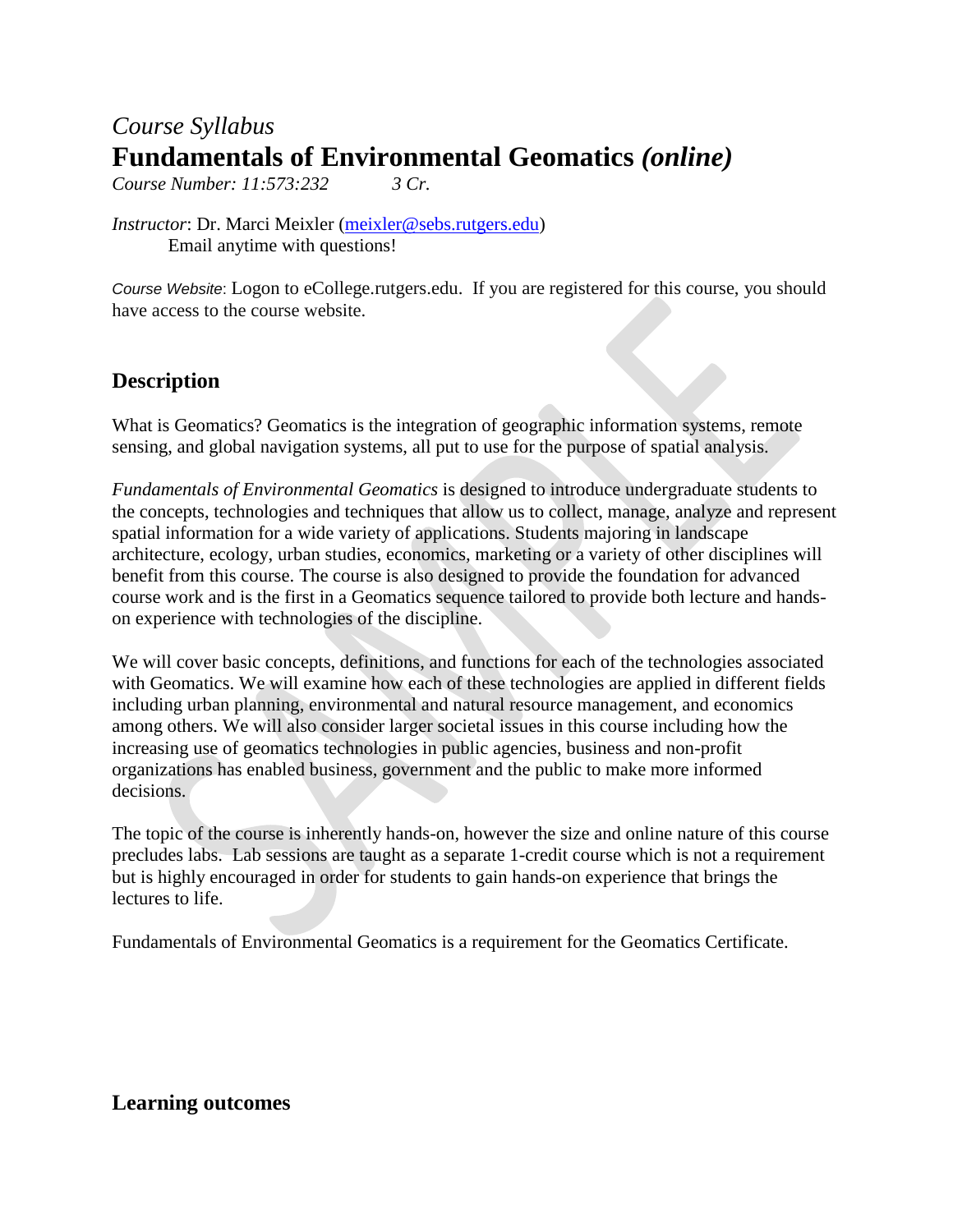- To acquire a knowledge of foundational concepts, processes and technology used in geomatics
- To develop skills in problem solving and the use of analytical reasoning
- To understand the methods of scientific investigation using computer technology
- To appreciate new advances in GIScience
- To understand the processes needed to address real-world, complex environmental issues using spatial analysis
- To learn to think "spatially"

# **Academic Integrity Policy**

Academic Integrity. You are responsible for understanding the [RU Academic Integrity Policy.](https://slwordpress.rutgers.edu/academicintegrity/wp-content/uploads/sites/41/2014/11/AI_Policy_2013.pdf) I will strongly enforce this Policy and pursue all violations. For all examinations and assignments, you will be required to uphold the RU Honor Pledge, which states, "On my honor, I have neither received nor given any unauthorized assistance on this examination or assignment." For all written assignments, we will screen your work through an automated plagiarism detection service that compares your work against a large database of past work.

### **Grading System**

The course is comprised of lectures, online quizzes, review assignments, and exams.

Lectures: each weekday a new topic will be introduced through lecture video(s). You are responsible for watching the video sometime during that day and taking the associated quiz before the due date.

Quizzes: there will be one online quiz per lecture topic. Quiz questions can be found in the lecture videos. There will be no makeups for missed quizzes.

Review assignments: Please submit to the dropbox one question and answer for each lecture topic since the beginning of class/last exam. There will be 3 review assignments. Assignments are due by midnight on the due date. Late penalty: 50% off for each day late.

Exams: There are two midterms and a cumulative final exam. These will be a combination of true/false, matching and multiple choice. There will be no makeup exams.

| <b>Graded item</b>     | $\frac{10}{6}$ |
|------------------------|----------------|
| Quizzes                | 30%            |
| Review Assignments (3) | 10%            |
| Midterm Exam 1         | 20%            |
| Midterm Exam 2         | 20%            |
| Final Exam             | 20%            |